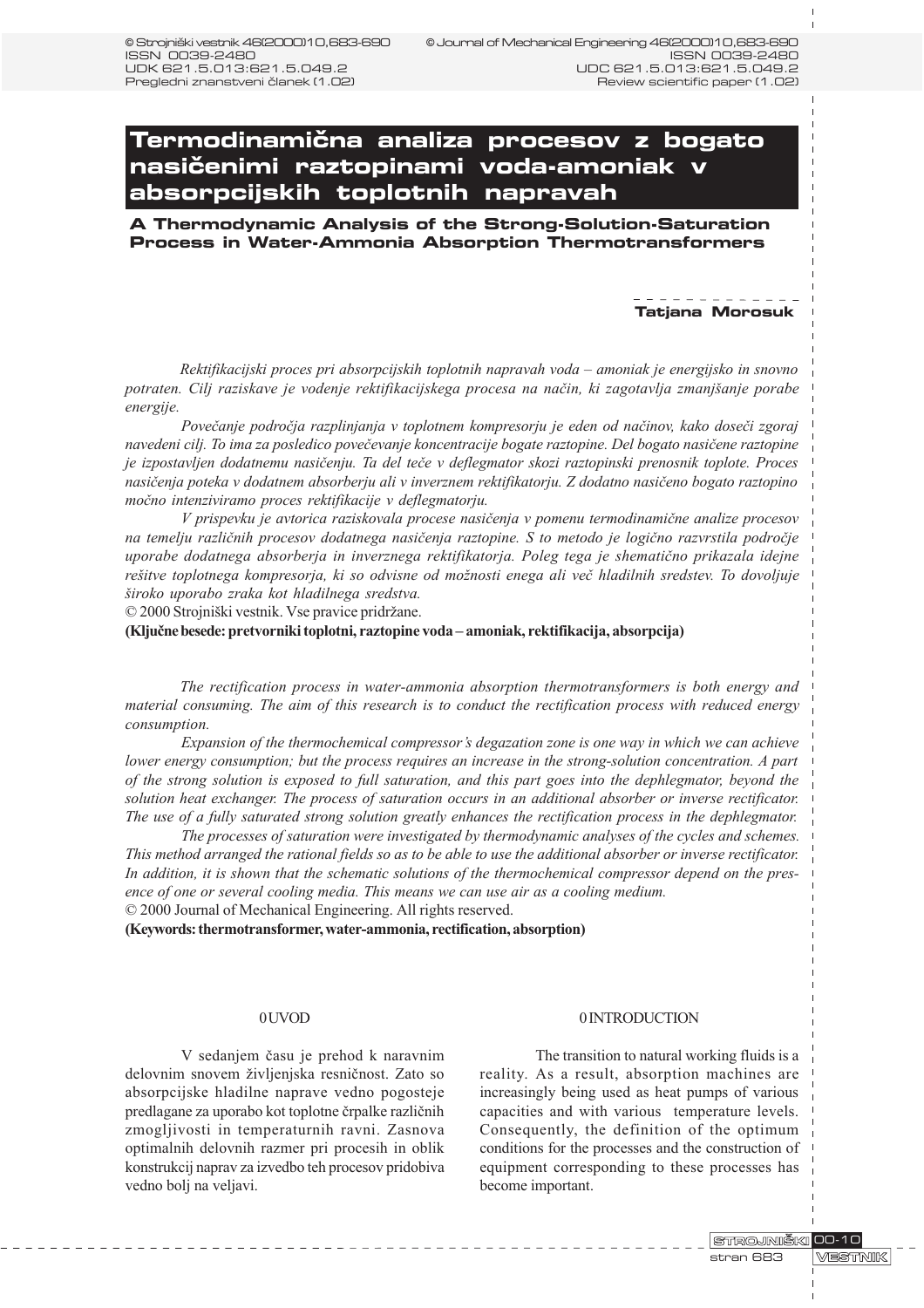T. Morosuk: Termodinamična analiza procesov - A Thermodynamic Analysis of the Process

Konstrukcija novih generacij absorpcijskih naprav voda – amoniak temelji na povečanju delovnega podroèja in posebno na izvedbi inverznega rektifikacijskega postopka ([1]) ter na uporabi zraka kot hladilnega sredstva.

Eden od osnovnih parametrov postopka v absorpcijskih toplotnih pretvornikih je obtoèno razmerje f. Glede na sliko 1 ga lahko zapišemo:

> (1),  $D \quad \blacktriangleright$ A  $R \rightarrow A$  $f = \frac{\xi_D - \xi}{\xi_R - \xi}$

and the use of air as a cooling medium.

is the solution-circulation ratio:

kjer imenovalec pomeni razliko koncentracij v absorpcijski hladilni napravi:

where the denominator represents difference of concentrations in a degazation zone:

The creation of a new generation of water-ammonia absorption machines is based on the expansion of the degazation zone and, in particular, on the realization of the inverse rectification processes ([1])

modynamic cycle of absorption thermotransformers

One of the basic characteristics of the ther-

$$
\Delta \xi = \xi_{\rm R} - \xi_{\rm A} \tag{2}
$$

Koncentracija hladiva na vstopu v kondenzator absorpcijskega toplotnega pretvornika dosega vrednosti  $\xi_{\text{D}}= 0.995$  do 1,000 ter tako v osnovi ne vpliva na f. Koncentracija revne raztopine  $\xi$ , je doloèena s temperaturo toplotnega vira in je torej konstantna za določen temperaturni režim  $(T_{\text{heat}})$ je podana). Koncentracija bogate raztopine  $\xi_{R}$  se lahko spreminja v širokem področju, odvisno od izbrane sheme. Primerno je torej analizirati samo podroèje razplinjanja  $\Delta \xi$ .

Poveèanje podroèja razplinjanja v absorpcijski napravi pomeni povečanje koncentracije bogate raztopine  $\xi_{R}$ . Znano je, da je zraèno hlajenje naprav manj uèinkovito kot vodno, zato je pomen $\xi_R$  toliko večji. Torej je nujno, da zagotovimo možnost umetne širitve delovnega podroèja v absorpcijskih napravah, kjer uporabljamo zraèno hlajenje.

Rektifikacija je eden od temeljnih procesov v absorpcijskih toplotnih pretvornikih z delovno dvojico voda - amoniak. Popolnost obratovanja ter uèinkovitost naprave je odvisna od izbire rektifikacijskega sistema.

Altenkirch [2] je predlagal hlajenje deflegmatorja z delom nasièene bogate raztopine, ki je dovedena neposredno iz absorberja. V tem primeru sta deflegmator in rektifikator združena v eno napravo Posredno se poveča učinkovitost raztopinskega prenosnika toplote.

Legi točke 3 kot hladne točke in točke 1 kot toèke nasièene kapljevine (sl. 1 do 4) sta optimalni stanji raztopine prenosnika toplote.

Blier [3] je nadaljeval Altekirchovo zamisel in je tudi predlagal uporabo dela bogate raztopine za hlajenje deflegmatorja, s tem da to raztopino prej dodatno nasitimo s paro iz loèevalnika. Dokazal je, da se optimalni delovni režim rektifikatorja prikazuje z razmerjem kroženja nasičene bogate raztopine v rektifikatorju φ, ki je razmerje količin raztopine stanja 10 in dobljene čiste pare, ki teče v kondenzator stanja 5. Primer  $\varphi=1$  se nanaša na  $q_{\rm p} = \Delta h$  (sl. 2 do 4).

The concentration of refrigerant on the inlet of the condenser of the absorption thermotransformer reaches  $\xi_{\text{D}}$  = 0.995 to 1.000, and therefore it does not have an influence on f. The concentration of the weak solution,  $\xi_{\lambda}$ , is determined by the temperature of the heat source, as a result, it is constant for a certain temperature range  $(T<sub>heat</sub>$  is given). The concentration of the strong solution,  $\xi_R$ , can change over a wide range, depending on the chosen scheme. Thus, it is only necessary to analyze the degazation zone,  $\Delta \xi$ .

The expansion of the degazation zone is the increase in the concentration of the strong solution,  $\xi_{\rm p}$ . It is known that the air cooling of devices is less effective than water cooling, and therefore the value of  $\xi_{\text{p}}$  is more important. So it is necessary to provide ways for the artificial expansion of the degazation zone in the absorption machines which use air as the cooling medium.

Rectification is one of the basic processes of absorption water-ammonia thermotransformers, and the efficiency of the operation and the effectiveness of the machine depends on the choice of the rectification system.

Altenkirch [2] proposed cooling the dephlegmator with the part of the strong solution that is supplied directly from the absorber. In this case the dephlegmator and rectificator are joined in a single unit. At the same time, the efficiency of the solution heat exchanger is raised.

The positions of point 3, for the cold liquid, and point 1, for the saturated liquid, (in Figs. 1 to 4) are in the optimum range for a solution regeneration heat exchanger.

Blier [3] continued Altenkirch's idea and proposed that the part of the strong solution used for cooling the dephlegmator be additionally saturated with the vapor from the separator. He proved that the optimum working range of the rectificator consists of the circulation ratio of the strong solution in the rectificator  $\varphi$  (where  $\varphi$  is the ratio of the quantities of the solution (10 in Figure 1) and the obtained cleared vapor going into the condenser (5 in Figure 1)). The case of  $\varphi=1$  corresponds to  $q_{\text{D}}=\Delta h$  (Figs.2 to 4).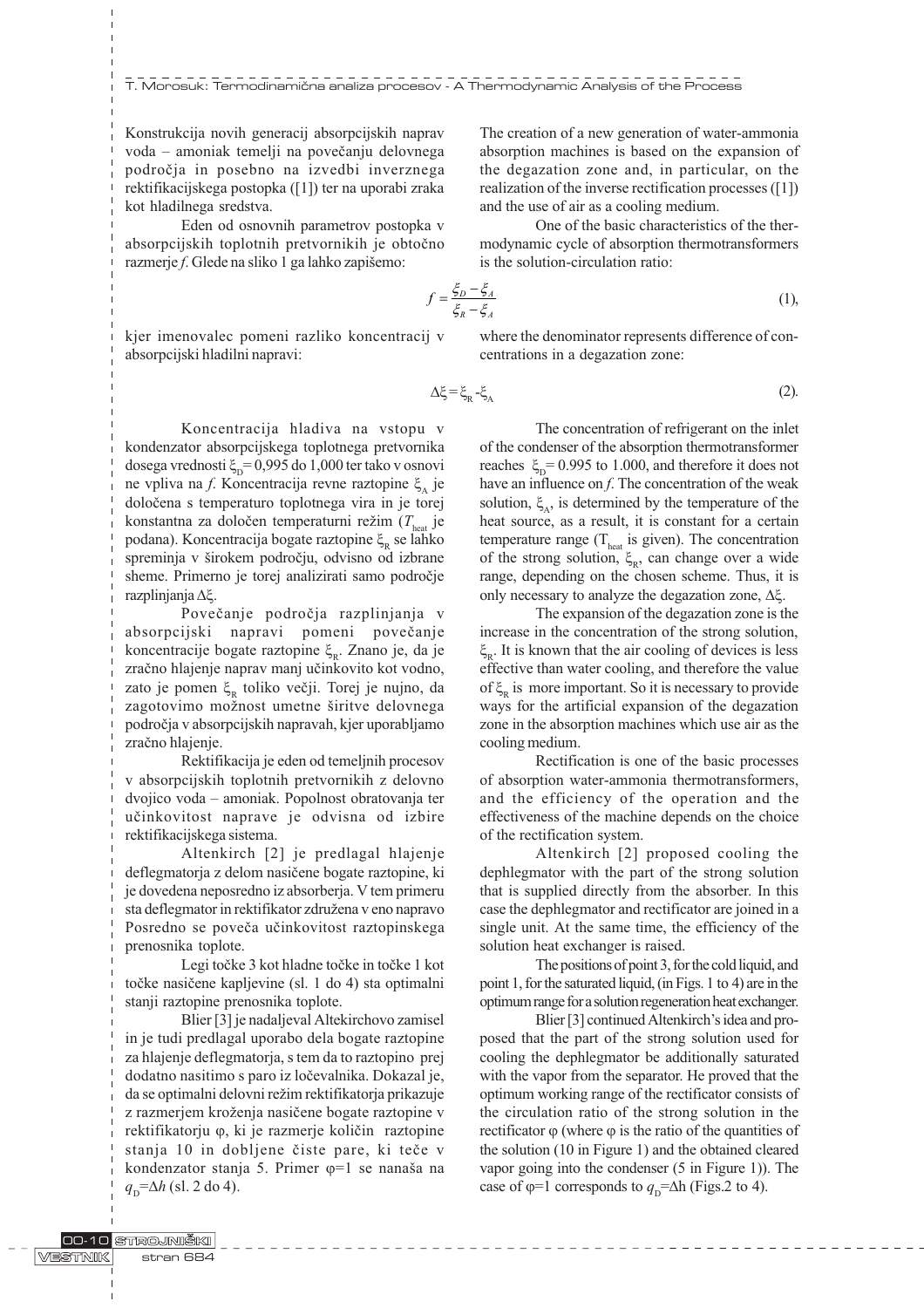Povezava procesa rektifikacije in deflegmacije ob dodatnem nasièenju bogate raztopine izhaja iz avtorjevih prejšnjih del [4] in [5].

### 1 NASIÈENJE V DODATNEM ABSORBERJU

#### 1.1 Prvi primer (Slika 1)

Nasièenje bogate raztopine v dodatnem absorberju se lahko izvede, èe je ne hladimo v osnovnem absorberju. V tem primeru je tlak nasièene raztopine višji od tlaka v osnovnem absorberju ( $p_s \equiv$  $p_{\lambda}$ ', kjer je  $p_{\lambda}$ '> $p_{\lambda}$ ).

Èe izvedemo nasièenje bogate raztopine v dodatnem absorberju, lahko zapišemo toplotno bilanco i tega absorberja po enačbi:

The correlation of the rectificationdephlegmation process with the additional saturation of the strong solution from the absorber has already been presented [4] and [5].

#### 1 SATURATION IN AN ADDITIONAL ABSORBER

#### 1.1 The first case (Figure 1)

The additional saturation of the strong solution in the additional absorber can be carried out if the second source of the cooling medium is absent in the basic absorber. In this case the process of additional saturation of the solution is carried out at a pressure above that of the basic absorber  $(p_{s} \equiv p_{\lambda})$ , where  $p_{\lambda} > p_{\lambda}$ .

If the saturation of a strong solution occurs in the additional absorber the thermal balance for i-th absorber can be expressed as:

$$
q_{Ai} = (f - 1)(h_{Ai} - h_{Ri}) + x_i(h_b - h_{Ri})
$$
\n(3),

kjer so:

- $x_i$  največji delež pare hladiva, ki se lahko absorbira  $v$  *i*-tem absorberju,
- $h_{Ai}$  entalpija revne raztopine na vstopu v *i*-ti absorber,
- $h_{\text{R}i}$  entalpija bogate raztopine na izstopu iz *i*-tega absorberja,
- $h_{\rm p}$  entalpija pare hladiva na vstopu v *i*-ti absorber, ki prihaja iz uparjalnika ali  $i$ -tega separatorja.

Para hladiva, nastala v uparjalniku, se absorbira v osnovnem absorberju. Toèka 4 na sliki 1 pomeni konec absorpcijskega procesa. Specifièni masni tok raztopine je enak f. Tega razdelimo na dva dela ( $f$ - $\varphi$ ) in  $\varphi$ . Količina ( $f$ - $\varphi$ ) v celoti (ali delno po Altenkirchu [2]) teče v rektifikator, delež bogate raztopine  $\varphi$  pa vodimo v dodatni absorber, kjer jo dodatno nasitimo.

Dodatno nasièenje bogate raztopine se izvaja s paro hladiva, ki nastane ob ekspanziji v ventilu na  $i$ -tem tlačnem nivoju. Količina pare, ki nastane pri ekspanziji v ventilu, je enaka:

where:

- $x_i$  is the quantity of refrigerant vapor that can be absorbed in the i-th absorber;
- $h_{\text{Ai}}$  is the enthalpy of the weak solution on the inlet of the i-th absorber;
- $h_{\text{R}i}$  is the enthalpy of the strong solution on the outlet of the i-th absorber;
- $h<sub>p</sub>$  is the enthalpy of the refrigerant vapor on the inlet of the i-th absorber, coming from the i-th separator.

Thus the refrigerant vapor formed in the evaporator is absorbed in the basic absorber. The end of the absorption process is at point 4 in Figure 1. The specific solution flow is equal to  $f$  (point 4). Further, the specific flow f is divided into two parts:  $(f-\varphi)$  and  $\varphi$ . The quantity  $(f-\varphi)$  participates in the regenerative heat exchange completely (or partially according to Altenkirch [2]). The specific flow of the strong solution  $\varphi$  is directed to the additional absorber for further saturation.

Additional saturation of the strong solution is carried out with the refrigerant vapor formed in the throttle to the i-th level of pressure  $(p_K \le p_i \le p_o)$ . The quantity of vapor formed in the throttle is equal to:

$$
z_{i} = (h_{(i-1)}^{1} - h_{i}^{1})(h_{i}^{v} - h_{i}^{1})^{1}[1 - (x_{i} + x_{i} + ... + x_{i-1})]
$$
\n(4),

kjer sta:

- $h^{\rm v}_{\rm i}$  entalpija nasičene pare *i*-te dušilne stopnje hladiva,
- $h_{\rm i}^{\rm l}$  entalpija nasičene kapljevine *i*–te dušilne stopnje hladiva.

Obstajajo tri možnosti razmerja med absorbirano količino pare  $z_i$ in količino  $x_i$ , ki je potrebna za popolno nasièenje:

 $-z_i \leq x_i$  – proces nasičenja ni končan;

 $-z_i = x_i$  – proces nasičenja je končan;

 $-z_i > x_i$  – proces nasičenja je končan, poleg tega so potrebni dodatni ukrepi za absorpcijo preostale pare  $(z_{i} - x_{i}).$ 

where:

- $h^{v}$ <sub>i</sub> is the enthalpy of the saturated vapor of the i-th refrigerant throttling stage,
- $h_i^l$  is the enthalpy of the saturated liquid of the i-th refrigerant throttling stage.

There are three possibilities for the ratio between the quantity of received vapor  $z_i$  and the quantity  $x_i$ , which is necessary for saturation:

 $-z_i \le x_i$  – the saturation process is not complete;

 $-z_i = x_i$  – the saturation process is complete;

 $-z_i > x_i$  – the saturation process is complete and additional measures are also required for the absorption of the rest of the vapor  $(z_i - x_i)$ .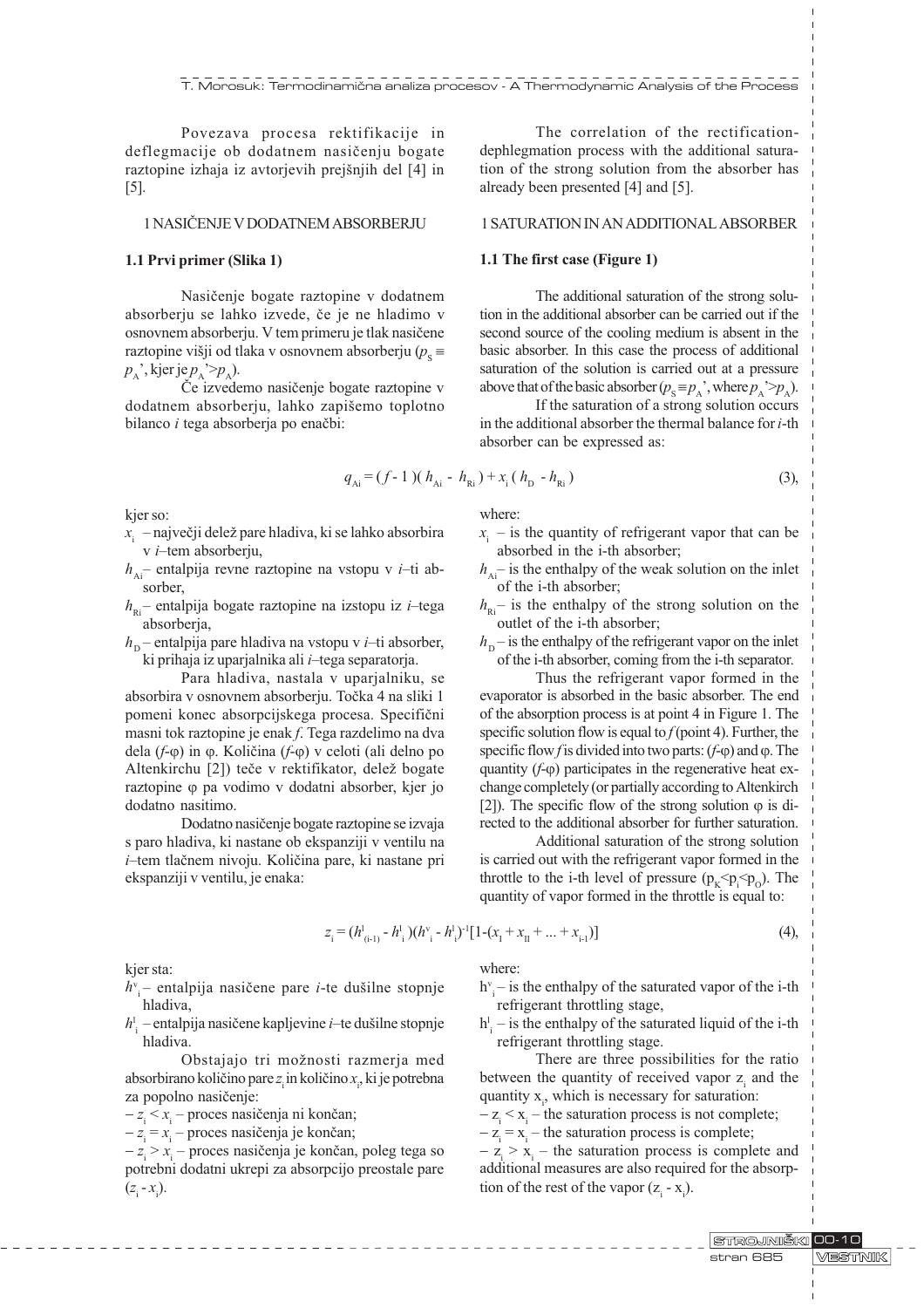

Sl. 1. Shema in obtok sistema z dodatnim absorberjem - prvi primer Fig. 1. Scheme and cycle of the system with additional absorber - first case

Toèka 10 pomeni konec procesa nasièenja bogate raztopine  $(\xi_R)$  v dodatnem absorberju, ki je v našem primeru hlajen s hladilnim sredstvom pri temperaturi okolice.

Proces med točkama  $\pi$ -5 (desno na sliki 1) je postopek deflegmacije. Odstraniti je treba toploto  $q_{\text{D}} = h_{\pi} - h_{5}$  za izvedbo deflegmacijskega procesa, kar naj bi po Blierju [3] storili z nasièeno raztopino. Zaradi prenosa toplote se bogata nasièena raztopina segreje v deflegmatorju do toèke 11 (nasièena kapljevina), zaradi prenosa snovi pa se odvije proces deflegmacije - rektifikacije. Optimalni režim procesa nasičenja je dosežen ob enakosti  $h_{\pi}$  -  $h_{5} = h_{11} - h_{10}$ . Z 1 kg pare, nastale v generatorju ( $\pi$ -5), dobimo  $\varphi = q_{\rm p}/\Delta h$  (kg) nasičene bogate raztopine 11.

V tem primeru je celotna toplota za deflegmacijski proces odvedena z bogato raztopino. Iz procesa je razvidno, da krivulja S povezuje toèke, ki ustrezajo popolni pokritosti tokov  $(\varphi =1)$ .

Če prihaja do neenakosti  $h_{\pi}$ - $h_{5}$  >  $h_{11}$ - $h_{10}$ , je količina pare hladiva pri srednjem tlaku ( $p_{\mathrm{s}}\text{=}p_{\mathrm{A}}$ ') omejena. Ta količina pare ne daje možnosti doseganja koncentracije bogate raztopine (toèka 10) na krivulji S. To nas sili k uporabi dodatnega hlajenja deflegmatorja. Hlajenju z bogato raztopino je dodano še hlajenje z okolico  $(T_w)$  (na primer hladilno vodo).

Izbira optimalnega števila absorpcijskih stopenj in primernega srednjega tlaka je navedena v literaturi [6].

## 1.2 Drugi primer (Slika 2)

Del pare iz deflegmatoria vodimo nazaj do dodatnega absorberja, kjer jo pred vstopom dušimo do tlaka  $(P_A)$ . Tako dosežemo pogoj

Point 10 represents the end of the saturation process  $(\xi_p)$  in the additional absorber, which in this case is cooled by a cooling medium.

The process  $\pi$ -5 (on the right in Figure 1) is a dephlegmation process. It is necessary to remove the heat  $q_{\text{D}} = h_{\pi} - h_{5}$  for realization of the dephlegmation process. This heat should be removed with a saturated solution [3]. Thus a strong saturated solution will be heated up in the dephlegmator to point 11 (saturated liquid) owing to heat transfer, and the rest of the dephlegmation-rectification process will be carried out by mass transfer. The dephlegmation heat,  $q<sub>p</sub>$ , as part of the generation heat, will be removed to the generator.The optimum regime of the saturation process is described by the equation  $h_{\pi}$  -  $h_{5} = h_{11} - h_{10}$ . If 1 kg of vapor is formed in the generator  $(\pi$ -5) we gain  $\varphi$  $= q_{\rm p}/\Delta h$  kg of saturated strong solution at point 11.

In this case the full dephlegmation heat is removed by a strong solution. It is clear from the cycle that the curve S determines the points set which satisfies the equation of full heat capacities of the flows ( $\varphi$  =1).

If the inequality:  $h_{\pi}$  -  $h_{5}$  >  $h_{11}$  -  $h_{10}$  is present in the process the quantity of the refrigerant vapor at intermediate pressure  $(p_s = p_A)$  limited. This quantity of vapor does not provide the possibility of finishing the concentration of saturated solution (point 10) on the curve S. These facts force us to use two cooling processes in the dephlegmators: cooling with a strong solution and cooling with the environment  $(T_u)$  (cooling water, for example).

The choice of the optimum number of absorption stages and the appropriate intermediate pressure were reported previously [6].

#### 1.2 The second case (Figure 2)

The high-pressure vapor  $(p<sub>G</sub>)$  part is selected on the inlet of the dephlegmator and is throttled to the intermediate pressure  $(p_A)$  and further directed to the additional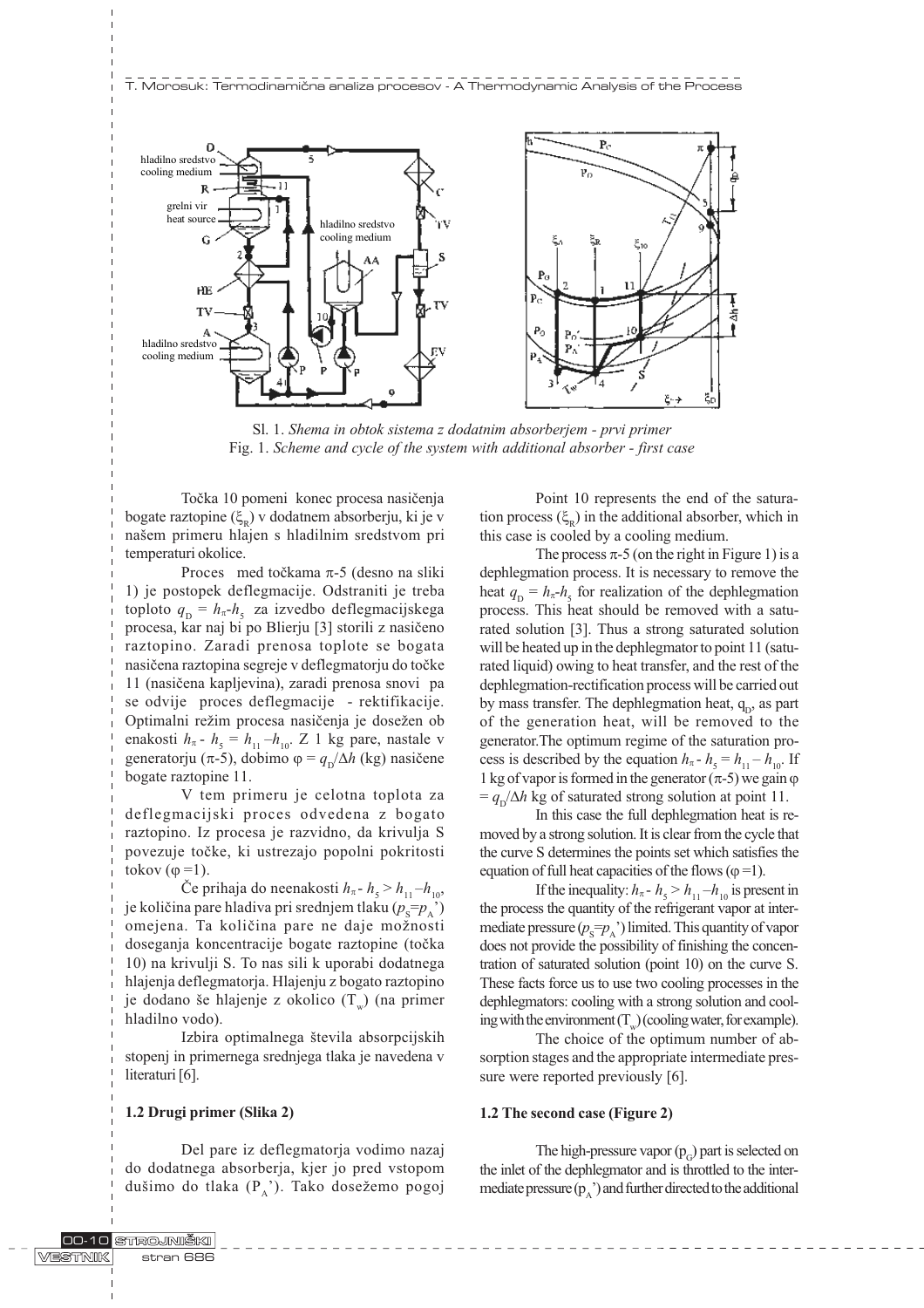

Sl. 2. Shema in obtok sistema z dodatnim absorberjem - drugi primer Fig. 2. Scheme and cycle of the system with additional absorber - second case

 $z_i = x_i$ , kar pomeni da se koncentracija nasičene raztopine poviša do pogojev, ki jih označuje krivulja S. V tem primeru ne nastopa okoljsko hlajenje deflegmatoria.

## 2 UPORABA INVERZNEGA REKTIFIKATORJA

Absorpcijski toplotni pretvornik voda amoniak z inverznim rektifikatorjem je predstavljen na sliki 3. V tem primeru je celotni tok pare usmerjen iz uparjalnika v inverzni rektifikator. Dodatni proces nasièenja bogate raztopine poteka v inverznem rektifikatorju pri tlaku uparjanja  $(p_{\text{A}} \equiv p_{\text{B}} \equiv p_{\text{A}})$ .

Stopnia nasičenia bogate raztopine v inverznem rektifikatorju je odvisna od tipa termodinamiènega postopka. Proces nasièenja je lahko adiabatni ali z odvodom toplote, katere kolièina je odvisna od termofizikalnih lastnosti delovne zmesi. Adiabatni proces v inverznem

absorber. In this case the condition  $z_i = x_i$  is executed. The concentration of the saturated solution is increased up to a condition characterized by the curve S. Cooling of the dephlegmator by the environment is absent.

## 2 USE OF AN INVERSE RECTIFICATOR

The absorption water-ammonia thermotransformer with inverse rectificator is presented in Fig.3. The additional saturation process of the strong solution is carried out at the evaporation pressure  $(p_A \equiv p_B \equiv p_O)$  in the inverse rectificator. The full vapor flow is directed from the evaporator to the inverse rectificator.

The saturation degree of the strong solution in the inverse rectificator depends on the type of thermodynamic process. The saturation process can be adiabatic or with the removal of heat, depending on the thermophysical properties of the working mixture. The adiabatic process in the inverse rectificator



Sl. 3. Shema in cikel sistema z inverznim rektifikatorjem Fig. 3. Scheme and cycle of the system with inverse rectificator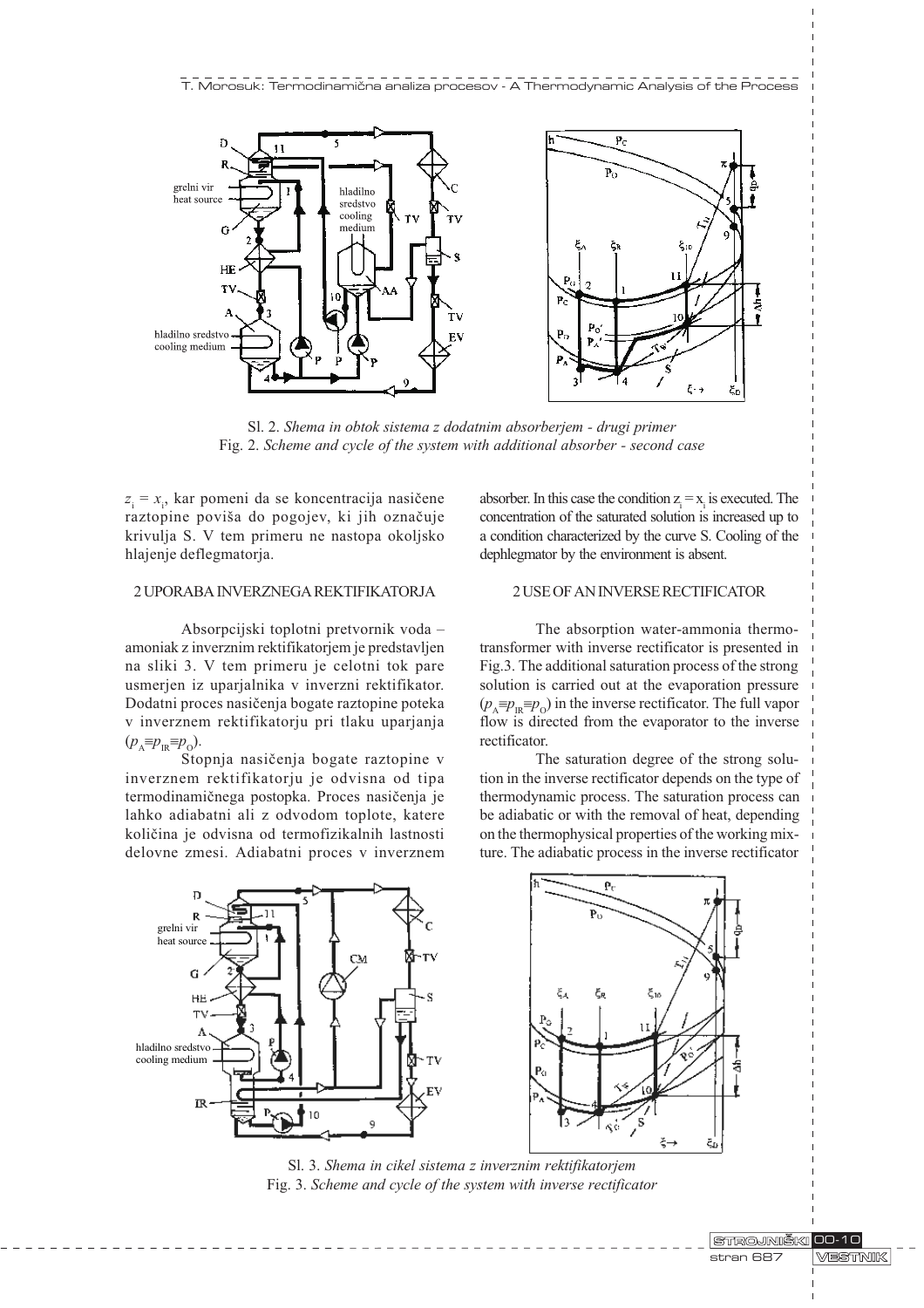rektifikatorju je omejen s cono adiabatne stabilizacije. Nadaljnje nasièenje je v primeru voda - amoniak mogoèe samo z odvodom toplote. Tako se lahko pojavi odvod toplote v inverznem rektifikatorju samo pri temperaturah pod temperaturo okolice [4]. Para, ki ni absorbirana v procesu nasièenja, je usmerjena neposredno k osnovnemu absorberju. V tem sistemu ne potrebujemo dveh virov hlajenja. V tej shemi je predvidena stopnja vmesnega dušenja hladiva, ki uporablja del hladilne kapacitete za hlajenje inverznega rektifikatorja. Hladivo, ki se pri tem upari pri  $p'_o$ , tlačimo nazaj v kondenzator z mehanskim kompresorjem CM (sl. 3).

### 3 BOLJŠI SISTEM

Boljši sistem (sl. 4) združuje prednosti inverznega rektifikatorja in dodatnega absorberja. Del bogate raztopine, ki se uporablja za hlajenje deflegmatorja, je najprej izpostavljen nasièenju v inverznem rektifikatorju pri tlaku uparjanja  $(p_0)$  ter nadalje v dodatnem absorberju, pri srednjem tlaku  $p_{A} = p_{AA}$ .

S shemo na sliki 4 je predstavljena toplotna kompresija pare hladiva (nastale v inverznem rektifikatorju hladilnega procesa) v dodatnem absorberju.

is limited to the zone of adiabatic stabilization. Further saturation is possible only in the case of a water-ammonia solution with heat rejection. Thus the heat rejection in the inverse rectificator should occur at temperatures below the temperature of the environment [4]. Vapor not absorbed in the saturation process is directed to the basic absorber. Two cooling sources are missing in this system if we compare it with the previous systems. The refrigerant throttling stage is stipulated in this scheme, i.e. use of a part of the useful cold capacity for cooling of the inverse rectificator. It is necessary to direct to the condenser the refrigerant vapor formed at  $p_0'$ . In the scheme (Figure 3) this device is shown as a mechanical compressor.

#### 3 COMPLEX SYSTEM

The complex system (Figure 4) can be created using the advantages of inverse rectificator and additional absorber. The part of the strong solution directed for the cooling of the dephlegmator is exposed to saturation: first in the inverse rectificator at the evaporation pressure  $(p_0)$  and then in the additional absorber at intermediate pressure -  $p_{\lambda} = p_{\lambda\lambda}$ .

In Figure 4 the thermal compression of the refrigerant vapor (formed in the inverse rectificator cooling process) takes place in the additional absorber.





Sl. 4. Shema in obtok bolišega sistema Fig. 4. Scheme and cycle of the complex system

#### 4 PRERAÈUN

Karakteristike vseh predloženih shem v tem prispevku so bile raèunane pri pogoju, da je kapaciteta hlajenja nespremenljiva ( $Q_0$ =konst) (sl. 5). Izračun je bil opravljen v širokem temperaturnem razponu uparjanja in kondenzacije, ki je obièajen za tovrstne toplotne transformatorje in toplotnega vira  $T_2$ =120 do 140 °C. Toplotni pretvornik brez inverznega rektifikatorja in dodatnega absorberja [2] je bil

#### 4 CALCULATED CHARACTERISTICS

In this paper the characteristics of all the schemes presented were calculated with the condition of constant cold capacity ( $Q_0$ =const). The calculation is carried out over a wide temperature interval of evaporation, and heat source  $T_2$ =120 to 140°C. The thermotransformer, without inverse rectificator and additional absorber, presented in the reference [2] was also calculated as a comparison. It was taken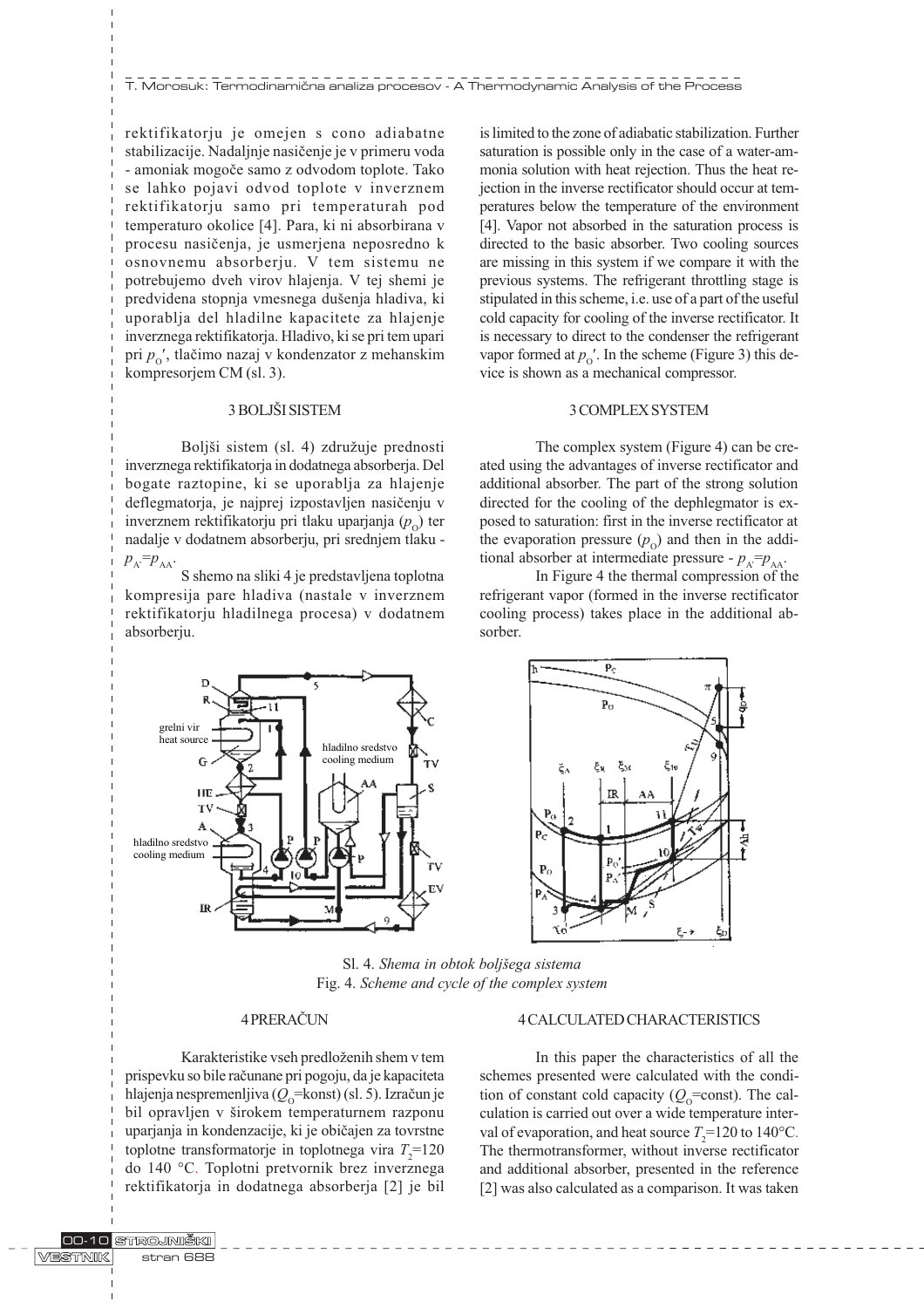izraèunan za primerjavo z rezultati sistemov, predstavljenih v tem prispevku, ter vzet kot referenèna vrednost za primerjavo. Za primerjavo porabe energije smo uporabili enake zunanje temperaturne razmere. Rezultati izraèunov so predstavljeni v odstotkih, relativno glede na izhodiščni postopek.

Rezultati izraèuna (sl. 5) predstavljajo termoekonomsko analizo obravnavanih primerov. Predstavljeni so v tridimenzionalnemu diagram "izkoristek  $\eta$  - masa - poraba energije". Geslo "masa" pomeni celoten investicijski strošek toplotnih pretvornikov, medtem ko geslo "porabljena energija" pomeni obratovalne stroške toplotnih pretvornikov. as a comparison starting point (at 100%) for the other systems presented in this paper. For the comparison the energy consumption the same external temperature levels were used.

The results are presented in %, relative to the starting point. The results of the calculation (Fig. 5) can be explained as a simple thermoeconomic analysis of the considered cases. They are presented in the three-dimensional diagram: " $COP - mass - en$ ergy consumption". The term "mass" refers to the "capital costs of the thermotransformer" and the term "energy consumption" is the operational costs of the thermotransformer.



Sl. 5. Termoekonomska analiza shem na slikah 1 do 4 ter izhodiščne sheme iz literature  $[2]$ Fig. 5. Thermoeconomic analysis of schemes in Fig.1 to 4 and scheme from the reference [2]

Celotna termoekonomska analiza je pokazala, da je mogoèe poveèati uèinkovitost toplotnih pretvornikov z uporabo zapletenih shem. V tem primeru se procesi bolj približajo povračljivim procesom ( $\eta_{\text{dejanski}}/\eta_{\text{max}} = 0.6$  do 0,7, kjer je  $\eta_{\text{max}} \approx 0.7$ po Stierlinu [7]). Z zapletenostjo sistema se zveèuje število elementov, toda investicijski in obratovalni stroški se znižujejo.

### 5 SKLEPI

- 1. Rektifikacijski sistemi z vrnitvijo dela bogate raztopine so bolj gospodarni kakor sistemi brez vračanja.
- 2. Sistemi z dodatnim nasièenjem dela raztopine so bolj gospodarni kakor sistemi brez nasièenja.
- 3. S približevanjem koncentracij nasičene raztopine do vrednosti  $(\varphi=1)$  se učinkovitost postopka zvečuje. Potreba po uporabi dodatnega hlajenja deflegmatorja odpade.
- 4. Sistem z inverznim rektifikatorjem je uporaben ob navzoènosti dveh hladilnih sredstev pri razliènih

A full thermoeconomic analysis has shown that it is possible to raise the efficiency of the thermotransformer by the use of complex schemes. In this case the processes come nearer to reversible ones (COP<sub>real</sub>/COP<sub>max</sub> = 0.6 to 0.7, where COP<sub>max</sub>  $\approx$  0.7 by Stierlin [7]). With the increasing complexity of the system the number of elements increases, but the capital and operational costs decrease.

### 5 CONCLUSIONS

- 1. Rectification systems involving the rejection of part of the strong solution are more economic than systems without this rejection.
- 2. Systems with the additional saturation of part of the solution are more economic than systems without additional saturation.
- 3. With a finishing concentration of the saturated solution up to a magnitude of  $(\varphi=1)$  the effectiveness of the cycle rises. The necessity for using environmental cooling of the dephlegmator disappears.
- 4. A system with an inverse rectificator is suitable